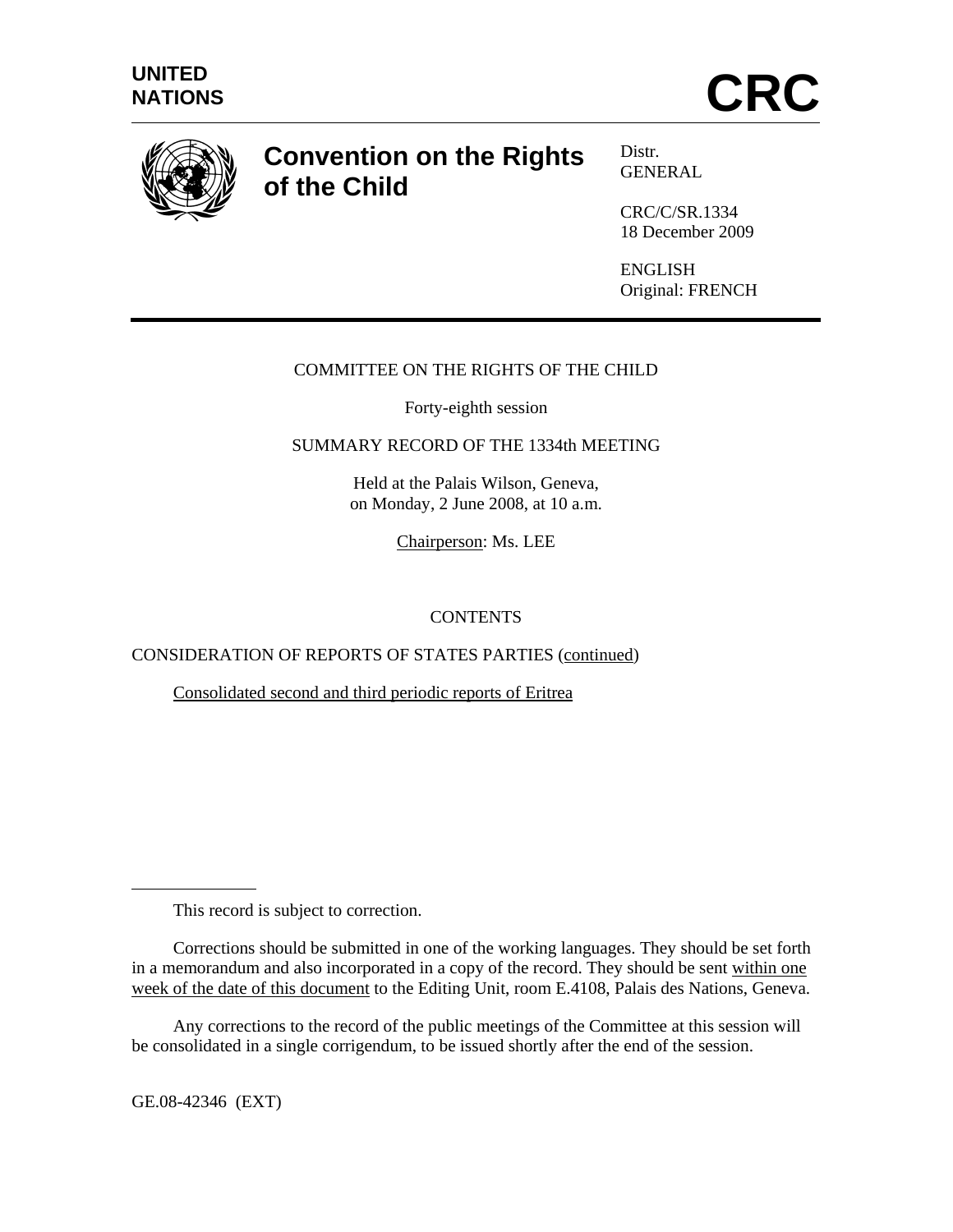#### The meeting was called to order at 10.10 a.m.

#### CONSIDERATION OF REPORTS OF STATES PARTIES (agenda item 4) (continued)

 Consolidated second and third periodic reports of Eritrea (CRC/C/ERI/3; CRC/C/ERI/Q/3 and Add.1)

1. At the invitation of the Chairperson, the delegation of Eritrea took places at the Committee table.

2. Ms. MENKERIOS (Eritrea) drew attention to the "not war, not peace" situation in Eritrea, which was rooted in its border dispute with Ethiopia. Despite that difficult situation, Eritrea had registered remarkable progress in its development, especially in the economic and social sectors. The Government was seriously pursuing a food security strategy and implementing measures to improve the living standards of the population in general and the welfare of Eritrean children in particular.

3. In the period since the Committee's consideration of Eritrea's initial report the Government had continued to take steps to apply the Convention. For example, it had enacted a Proclamation prohibiting and imposing severe punishment on female genital mutilation and had drawn up a national plan of action for that purpose. It had also issued a Proclamation on the control of tobacco use, which banned the offering of tobacco to minors and the sale of tobacco in educational institutions.

4. In 2005 the Government had signed the two optional protocols to the Convention and had formulated a national plan of action to combat the commercial exploitation of children through prevention and rehabilitation.

5. The coordination of policies and mechanisms for monitoring the Convention had been strengthened at the national, regional and subregional levels. At the national level, a committee composed of representatives of the Ministries of Labour and Human Welfare, Justice, Health, and Education, the National Union of Eritrean Women and the National Union of Eritrean Youth and Students had been endeavouring to coordinate the Government's various programmes and policies for children and to apply the Convention. Personnel had been assigned to all the regions and subregions, and social workers had been trained to monitor and evaluate the application of the Convention. In addition, 12 child well-being committees had been established at the subregional level under a pilot project on issues of children's rights.

6. In collaboration with various national and international partners the Ministry of Health had established health facilities and training institutes. Mother and child health programmes had also been carried out. Those initiatives, which had been incorporated in the new five-year strategic development plan for the health sector, had produced substantial reductions in the child morbidity and mortality rates.

7. The Government had initiated a comprehensive transformation of the education system in order to increase access to education, improve teaching standards, and reduce wastage. It had also introduced in 2005 a five-year Education Sector Development Programme.

8. The Government had devoted considerable efforts and resources to child protection. The community-based programmes on the rehabilitation and reintegration of orphans and other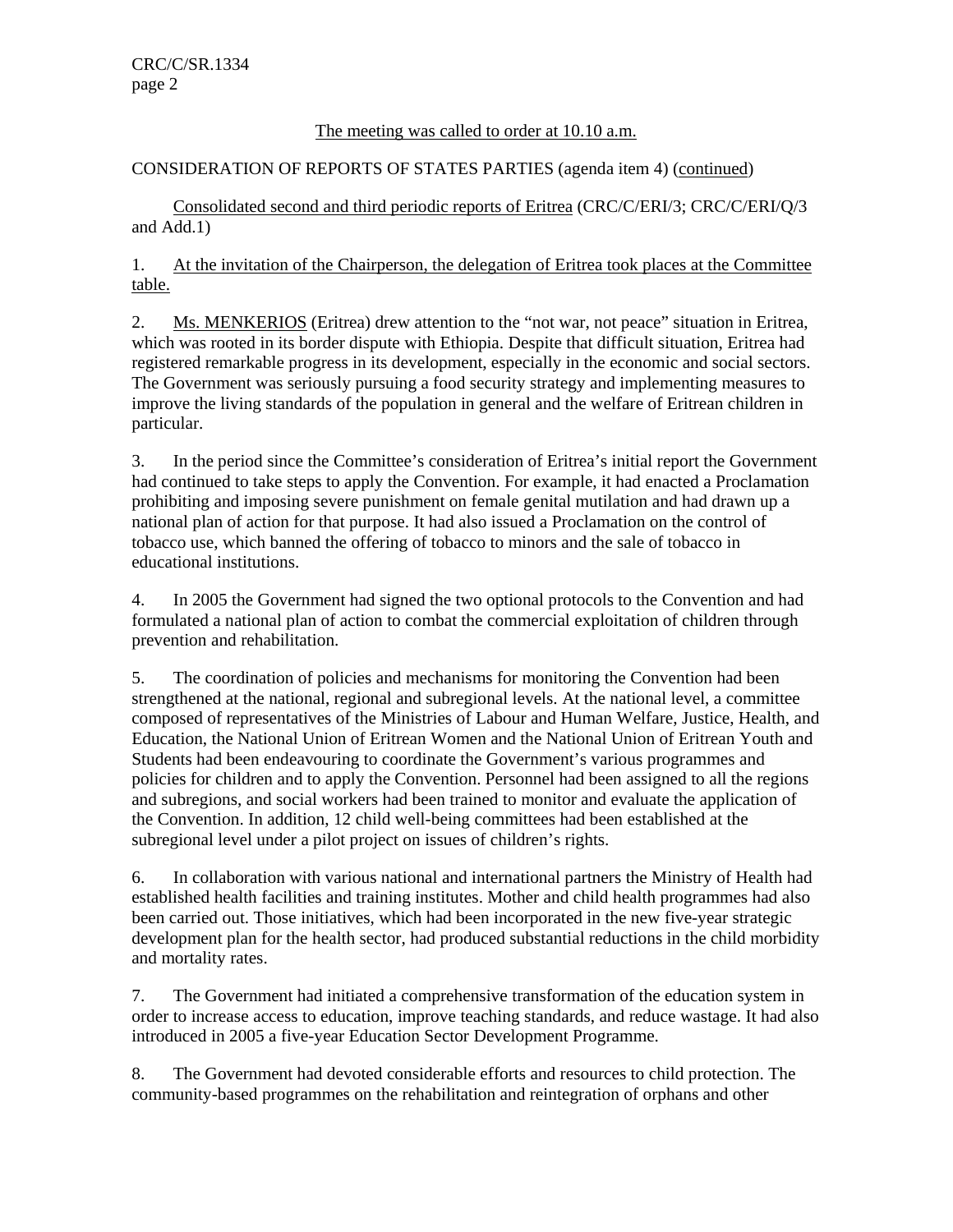vulnerable children were producing good results. Important measures had also been taken to promote juvenile justice.

9. Mr. KRAPPMANN (Country Rapporteur) welcomed the efforts made by the Eritrean Government to overcome the country's dire situation despite its severe shortage of natural resources and the need to deal with such problems as drought, plagues of locusts, the latent conflict with Ethiopia, destruction, and displacement of population. Eritrea was an extremely poor country with a very low standard of living and poor economic growth.

10. Given those circumstances, the delegation might like to explain why the Government had decided to expel the humanitarian aid agencies, including a United Nations organization, and why it was impeding the activities of national organizations and preventing them from providing the necessary assistance to poor and undernourished children. That question had been raised in the Committee's concluding observations in 2003. But the restrictions on the work of international agencies had been extended still further and imposed on national non-governmental organizations (NGOs) as well.

11. In those concluding observations the Committee had also indicated a number of fields in which international cooperation was essential to the realization of the rights of the child and had suggested that cooperation with national and international NGOs should be re-established or strengthened. The State party asserted that such cooperation was in place. The delegation might offer some comments on that point.

12. However, some progress had been made: the infant and maternal mortality rates had declined; vaccinations rates had increased; there had been some growth in school enrolment; and the gender gap had narrowed, at least in some regions.

13. The consolidated periodic report (CRC/C/ERI/3) and the written replies (CRC/C/ERI/Q/3/Add.1) indicated improvements in the services for children with disabilities and in the support given to children living below the poverty line, orphans and street children. But they did not give information on the children and families covered by the programmes in question and the figures presented were unusable. Accordingly, the Committee once again asked what action the State party was taking to create an efficient data collection system.

14. The report was also lacking in information on budget allocations, and the figures which were presented were either not specific to children or not related to the overall national budget or to the gross domestic product; it was thus difficult to gain an idea of the place accorded to the realization of the rights of the child, although article 4 of the Convention stipulated that States parties should undertake measures "to the maximum extent of their available resources".

15. The delegation might furnish additional information about budget allocations, including military expenditures. The Committee was concerned about the relocation of the United Nations Mission in Ethiopia and Eritrea (UNMEE), which might lead to an increase in the resources allocated to the armed forces and thus to a decline in the funding of economic, social and cultural development. It would also be interesting to hear the delegation's opinion on Eritrea's unfortunate ranking on the Corruption Perceptions Index.

16. He would welcome details of the coordination among the coordination units, which according to the report were the Integrated Early Childhood Development Programme and other welfare services but according to the written replies an inter-ministerial committee. Additional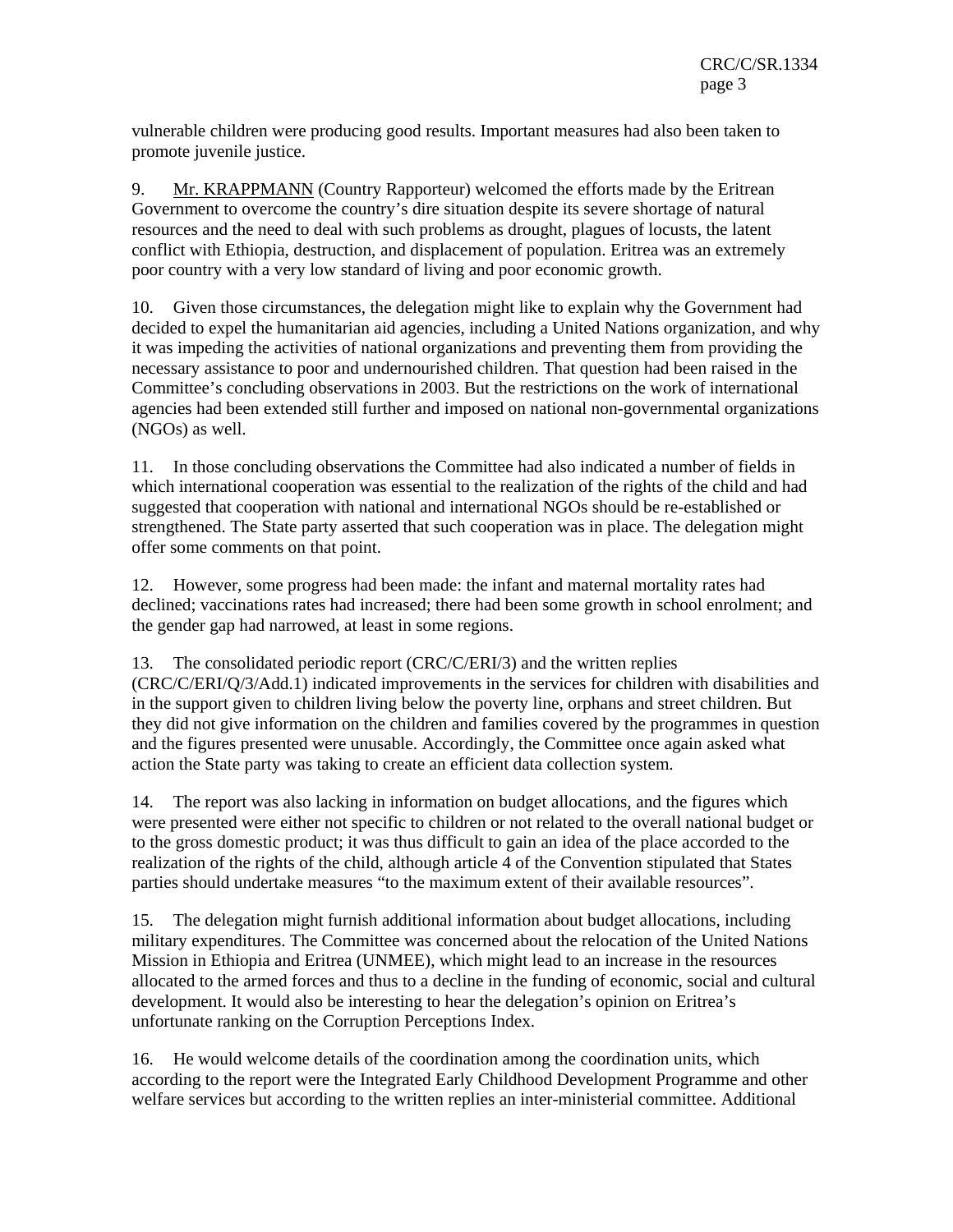information about the capacity of those coordination bodies, their budgets, staffing and working methods would also be useful.

17. Lastly, was the Government considering formulating a comprehensive programme of action which would integrate the various action plans, programmes and strategies?

18. Ms. KHATTAB (Country Rapporteur) congratulated Eritrea on its active participation in most of the international and regional conferences on children's issues.

19. She noted with satisfaction the efforts made to reduce the infant and under-five mortality rates and asked what steps the Government was taking, given Eritrea's difficult situation and the world crisis caused by the increases in the prices of oil and food, to allocate sufficient resources for children.

20. Despite the promulgation of the Female Genital Mutilation Act and the conduct of awareness-raising campaigns, female genital mutilation remained a widespread practice. The Committee was concerned about the persistence of discrimination, in particular against poor children affected or infected by HIV/AIDS, orphans, children with disabilities and children from minorities. It would like to know what the Government had done to improve the situation of girls in certain communities, in particular to tackle the problems of early marriage, harmful traditional practices and illiteracy. It would also like to know what steps were planned to reduce the regional disparities in education and health.

21. Mr. PARFITT noted with satisfaction the efforts made by Eritrea to apply the Convention by expanding the social services at the subregional level but expressed regret at the lack of an independent oversight body. He asked whether the Government was planning to establish an oversight body which would be accessible to children and have competence to investigate allegations of violation of children's rights and recommend legal remedies, in accordance with the Paris Principles and the Committee's general comment No. 2, on the role of independent human rights institutions in protecting and promoting the rights of the child.

22. He would like to know whether the best interests of the child were a priority concern in decision-making in administrative, legislative and judicial matters, especially with regard to the allocation of budget resources and the drafting of policies, programmes and legislation, whether domestic law contained any specific provisions requiring judges to take the best interests of the child into consideration in matters relating to marriage, alternative care, adoption and juvenile justice, and whether there were any formal or informal arrangements for ensuring respect for the best interests of the child. He asked what action had been taken to familiarize State employees with the application of that principle.

23. He also wished to know whether children were encouraged to express their views freely at home, at school and in the community. He noted the persistence of traditional practices such as the early marriage of girls. He asked whether the stipulation in the Convention that children should be heard in any judicial and administrative proceedings affecting them was respected.

24. Ms. ORTIZ asked how the State party ensured that the Convention was publicized throughout the country, what role was played by the media in that regard, and whether children appeared in radio and television programmes designed to make people aware of children's rights.

25. Ms. AIDOO noted that the religious communities active in Eritrea were authorized to register births and asked whether the authorities were doing whatever was necessary to ensure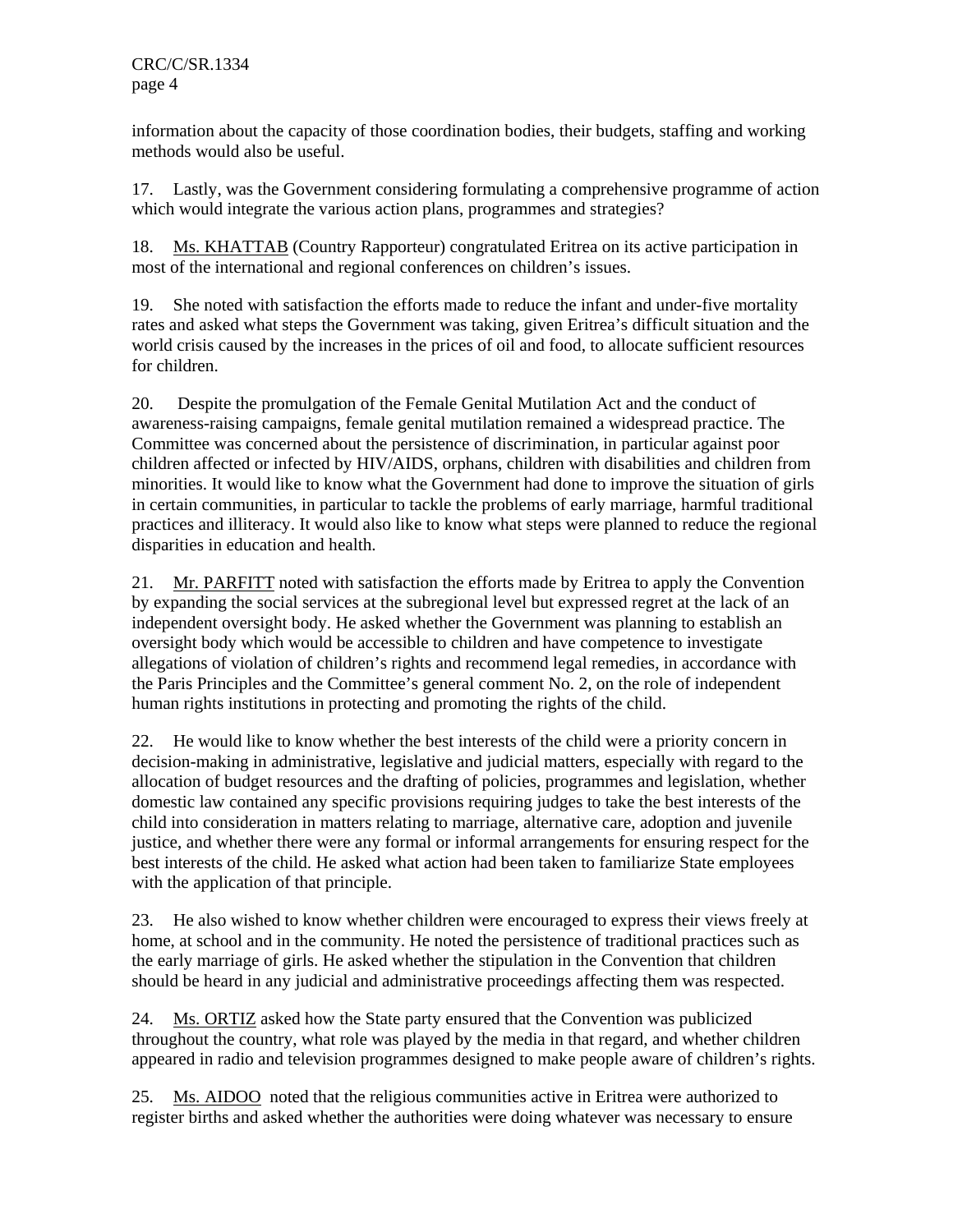that all children were registered and whether the Civil Status Office had sufficient resources to supervise the way in which the religious authorities registered births. The delegation might also indicate whether the registration formalities were free of charge, whether parents were encouraged to declare their children to the civil registration authorities, and what steps were being taken to regularize the situation of unregistered children.

26. Ms. SMITH said that according to information brought to the Committee's attention only four religious communities were officially recognized. She invited the delegation to explain why all the religious communities existing alongside each other in Eritrea were not treated equally.

27. The CHAIRPERSON noted that poverty reduction was a matter for the State rather than for NGOs and invited the delegation to explain more fully the content of paragraph 20 of the report.

28. It appeared from the written replies that many children separated from their parents were not placed in a family environment or an institution. The delegation might give details of the situation of such children. It also appeared that some 10,000 children with disabilities who lived with their families did not attend school. The Committee would like to know whether the State ensured that such children had access to education. She noted that while neonatal mortality was declining under-five mortality was increasing. The Committee would like to know whether that trend was due to the failure to allocate sufficient budget resources to primary health care.

The meeting was suspended at 11 a.m. and resumed at 11.20 a.m.

29. The CHAIRPERSON asked for additional information about the activities of the 12 child well-being committees. She would welcome in particular information on the efficiency with which those committees dealt with the complaints lodged with them, the reparations which they secured for victims, and the amount of their budget allocation. She would also like to know the current status of the reform of the Civil and Penal Codes and whether any draft amendments had already been produced. Although cruel, inhuman or degrading treatment was banned in Eritrea, it would appear from information communicated to the Committee that corporal punishment was tolerated in certain situations. The delegation might perhaps comment on those allegations.

30. Mr. CITARELLA asked what steps the State party had taken to enforce domestic legislation and apply the Convention throughout the country and to ensure that they prevailed in any clash with customary law.

31. Mr. KOTRANE asked whether judges were well versed in the provisions of the Convention and, if so, whether they applied them directly in civil and criminal proceedings.

32. Mr. KRAPPMANN (Country Rapporteur) said that he would like to know whether the National Committee on the Rights of the Child, which was responsible for examining the compatibility of domestic legislation with the Convention, was still operational. If it was, the delegation was invited to describe its work.

33. Since the Constitution, while of course mentioning children in article 22, did not contain any provisions establishing that children enjoyed rights, it would be interesting to know whether the State party was considering amending the Constitution in order to make good that omission.

34. Mr. PARFITT said that, according to reports reaching the Committee, the provisions of the Convention were not applied in practice. He would therefore like to know what status was accorded, in practical terms, to the Convention and to the treaties ratified by the State party.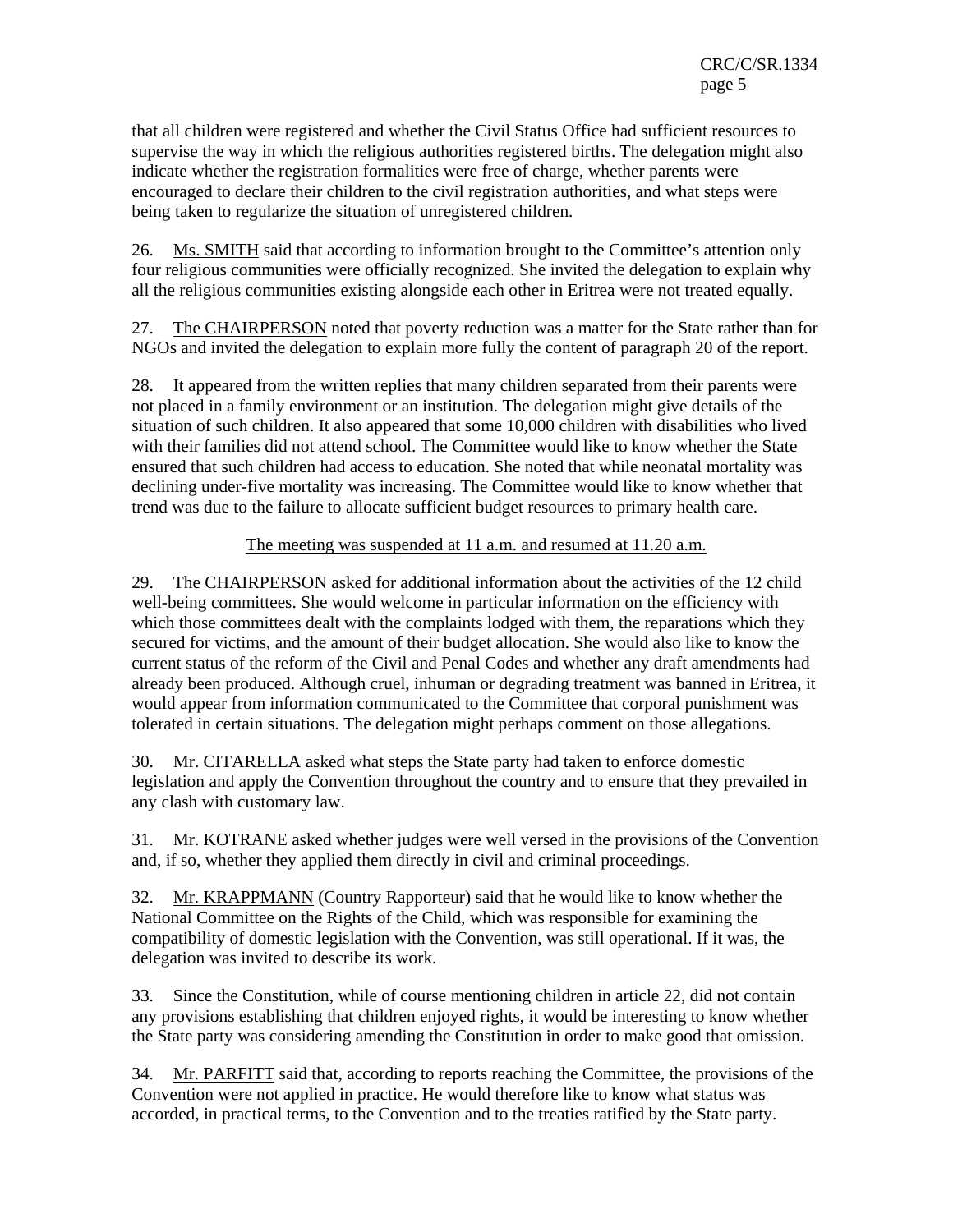35. Ms. MENKERIOS (Eritrea) said that the delegation felt that the Committee had not taken full cognizance of the efforts made by the Government and the progress achieved since the country's independence, in particular its endeavour to act on the recommendations contained in the concluding observations on the initial report (CRC/C/15/Add.204). The delegation also considered that the Committee should rely on the reports and replies of the Eritrean Government and not on external sources or information put out on the Internet, whose reliability was open to doubt. The situation on the ground was far from corresponding to the picture painted by the Country Rapporteur. The country had seen economic growth of seven to eight per cent in the first seven years following its independence, even though that rate had slowed as a result of the conflict which had raged from 1998 to 2000. The Government had succeeded in repatriating the approximately 80,000 persons who had had to flee the combat zones. Even if the country was still dependent on international aid, it had set itself the goal of becoming fully self-sufficient one day. At present, it was still confronted by threats to its security and thus had no other choice than to give priority to protecting its borders and internal stability.

36. The delegation recognized that the Eritrean authorities did not yet have an efficient data collection system. A committee had been given the task of studying that issue but it was not yet operational. In response to the questions put by the Chairperson concerning statistics on disabled and separated children, she said that, since the written replies had been drafted in a very short space of time, the information presented therein probably contained inaccuracies and gaps. A revised and corrected version would be transmitted to the Committee at a later date. Lastly, the assertion that most of the State budget was allocated to military expenditures was without foundation. In fact, most of the budget was appropriated for the activities of the Ministry of Labour and Human Welfare.

37. Ms. KHATTAB (Country Rapporteur) asked whether the Government had requested the United Nations Children's Fund (UNICEF) to help to improve the data collection system.

38. Mr. KOTRANE said that when the Committee considered a country's report its chief source of information, contrary to what the delegation seemed to think, was the report itself and not the Internet. If the Committee reiterated some of its concluding observations it was because the State party had not yet acted on them. That applied in particular to the ratification of ILO Convention No. 182 on the worst forms of child labour.

39. The CHAIRPERSON said that the Committee would like to know the amounts of the budget resources allocated to health, social services and education and the amount devoted to measures for children.

40. Ms. MENKERIOS (Eritrea) said that Eritrea did not at present have any statistics which would make it possible to evaluate the application of the Convention in the country. The proportion of the national budget earmarked for children had not been calculated. Children's services were provided by the Ministries of Education, Health, and Labour and Human Welfare and by the local authorities. The budget resources allocated to the ministries included the funds earmarked for protection of children's rights, and the child protection programmes were implemented by numerous bodies and organizations, including the National Union of Eritrean Women and the National Union of Eritrean Youth and Students.

41. The Convention had been translated into the languages of Eritrea's various ethnic groups and those translations had been transmitted to the judges, who could refer to them in the proceedings which they conducted. Programmes were broadcast on radio and television to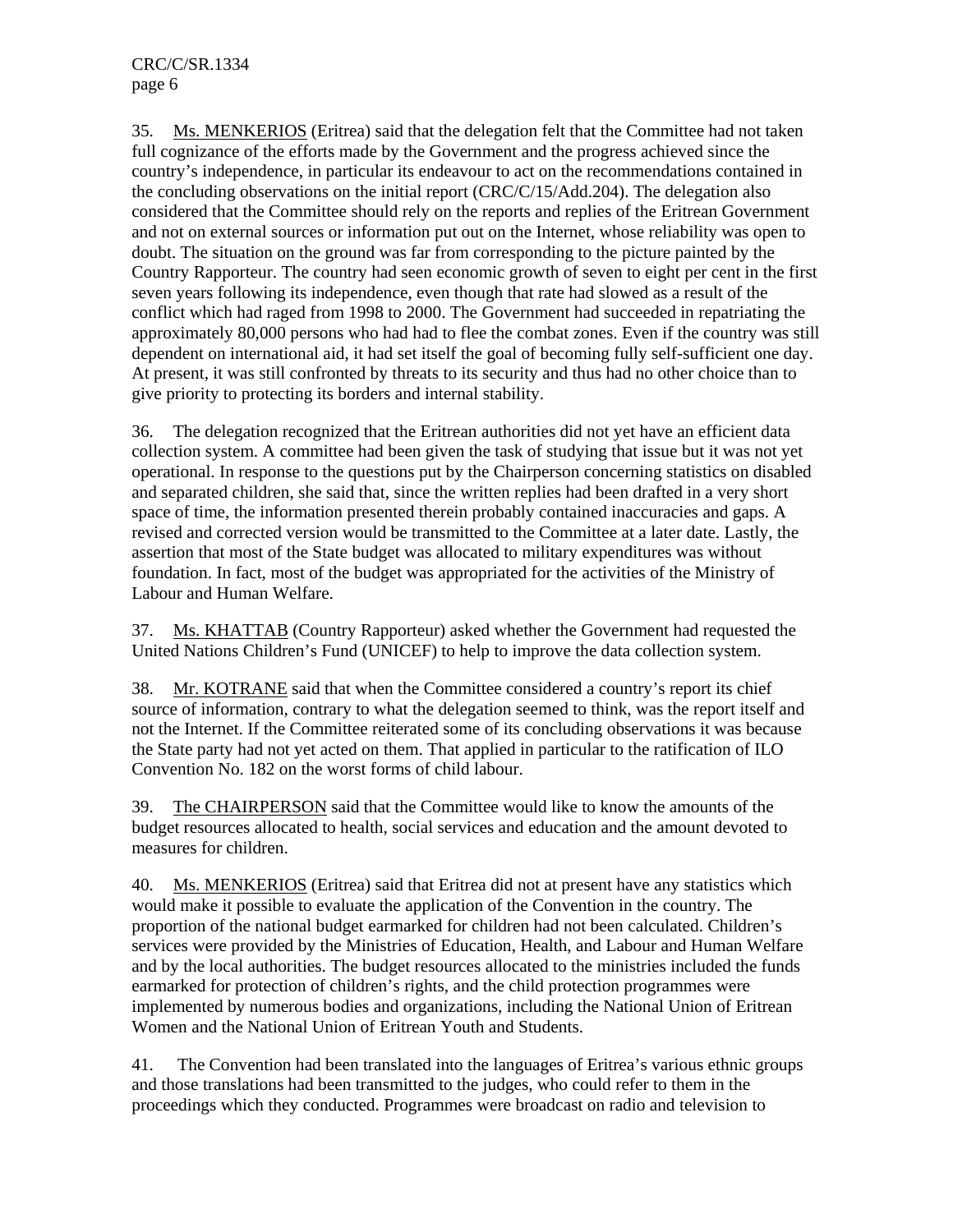educate the people in the provisions of the Convention. The radio station of the Ministry of Education broadcast programmes for children and adults which dealt with children's rights and the provisions of the Convention. The newspapers also helped to publicize the rights of the child.

42. She emphasized that there was no corruption in Eritrea.

43. She said that the ratification of the Minimum Age Convention (No. 138) and the Worst Forms of Child Labour Convention (No. 182) had been delayed for technical reasons, but none of their provisions clashed with domestic legislation; the ratification procedure was under way.

44. NGO activities were regulated by a Proclamation. Any NGO which did not meet the criteria set out in that Proclamation had had to cease its activities. No NGO had been expelled for reasons other that the ones mentioned in the Proclamation. The national authorities awarded grants to NGOs implementing health, education and poverty reduction programmes. It was thus not true that Eritrea was expelling all NGOs.

45. Children with disabilities suffered no discrimination: on the contrary, considerable resources were allocated to disadvantaged children. Community-based rehabilitation programmes had been established in three subregions and similar programmes would be introduced in the eight other subregions before the end of 2008 thanks to support from the World Bank. Eritrea was able to make interest-free loans to all of the country's disabled persons: that was a great achievement.

46. Mr. OGBAZGHI (Eritrea) said that the creation of a nation human rights institution in accordance with the Paris Principles was a vast undertaking. Eritrea, which was a very young State, would try to do so as quickly as possible.

47. Ms. KHATTAB (Country Rapporteur) said that the Committee's task was to encourage States to adopt as quickly as possible all the measures for the promotion and protection of the rights of the child.

48. Mr. OGBAZGHI (Eritrea) said that every country had to have its priorities. Eritrea was in a "not war, not peace" situation. It therefore had to maintain its defences and protect its territorial integrity and sovereignty and even the very survival of the State. Human rights were of course a very important matter, and the authorities would do everything possible to create, in the near future, a truly independent human rights oversight body. However, they must be able to choose the form which it would take. They had scant resources available for creating such a body.

49. The legislation in force required that the best interests of the child must be taken into consideration in any decision on a child's custody or adoption. Children aged over 10 must be able to give their opinion on adoption. It was now generally accepted that a child's opinion should be taken into consideration. However, that position might vary from one ethnic group to another.

50. There appeared to be a misunderstanding about the status of the country's legislation. Following liberation, the Eritrean Liberation Front had established a body to draft legislation but, before that task could be completed, the country had found itself at war and had had to adopt the law of Ethiopia. Some of the rights of the child were recognized in that law, but amendments had been made and some provisions deleted: the provisions on corporal punishment and flogging, for example. The remedy of habeas corpus had been suspended by the Ethiopian Government but it would be restored in Eritrea's own legislation.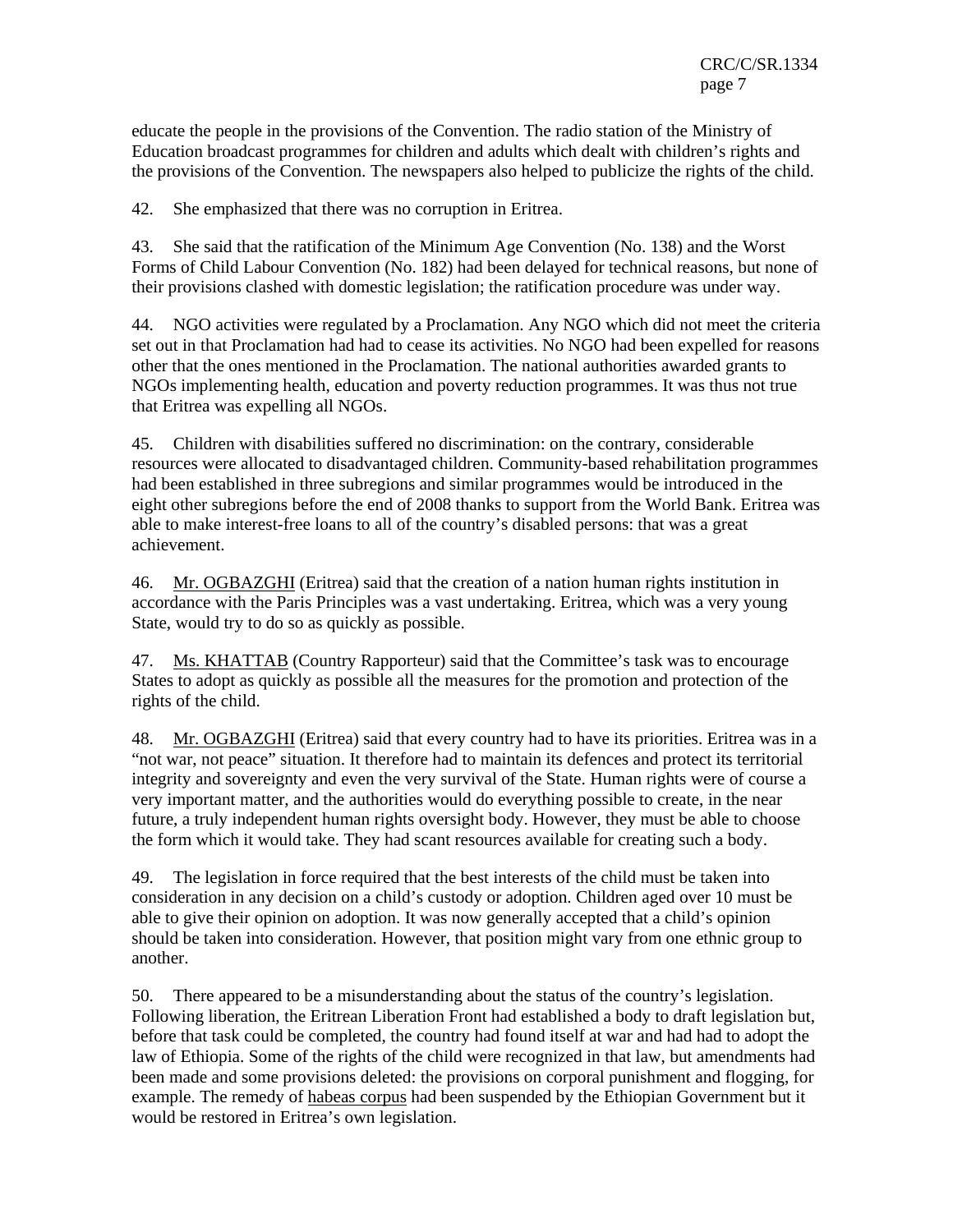51. Mr. PARFITT asked whether a judge who had to make a ruling in a family case was required by law to take the best interests of the child into consideration.

52. Mr. OGBAZGHI (Eritrea) said that amended Transitional Civil Code stipulated that the best interests of the child should be taken into consideration. An expert group had been created to draft Eritrea's legislation, which had not yet been adopted or translated into the country's various languages. Customary law was no longer in force, except in very narrow fields, and had been replaced by the Civil Code, the Penal Code and other legislation. Eritrea was a very young State but it had an ancient legal tradition stretching back almost two thousand years. A civil code could not be simply imported; it must be tailored to the country and take account of its traditions and social customs.

53. The Constitution of Eritrea recognized the country's traditional religions: various Christian churches and Islam. It also recognized the right to freedom of religion. A very large number of religions which appeared to have come from abroad were currently flourishing in Eritrea. The legislation on religions and religious practices prohibited religious organizations from engaging in activities other than religious ones, just as it prohibited the State from interfering in religious matters. Some of the new religions were political in nature. They could not be registered unless they satisfied the requirements of the legislation in force.

54. The CHAIRPERSON asked what requirements a new religion must satisfy for registration purposes.

55. Mr. OGBAZGHI (Eritrea) said the Sate and religious institutions were separated in Eritrea. Religious institutions could not espouse the ideas of a foreign Government or a political movement. Any religious institution which engaged in political activities risked prosecution under the law. Religious institutions were authorized to fund development programmes and social services but were not entitled to take part in their planning or implementation.

56. In most cases the courts had no need to rely on the provisions of the Convention, for the majority of them were covered by the legislation in force, including the provisions on corporal punishment, which was banned by the Penal Code. However, if a child refused to continue to go to school, the persons legally responsible for the child were authorized to inflict light punishment on him or her. That provision had given rise to much dispute, but the Legislature had considered that it was sometimes in the interest of children and of their education if their parents were allowed to smack them. The relevant rules had not yet been firmly established, because the Transitional Civil Code was going to be replaced by the Eritrean Civil Code, which would be in conformity with the provisions of the Convention.

57. Ms. MENKERIOS (Eritrea) said that all the country's children were declared to the Civil Status Office and that local authorities, the services of the Ministry of Health responsible for the vaccination of newborn babies, and religious institutions were authorized to handle the registration formalities.

58. Mr. TESFASELLASSIE (Eritrea) said that the hospitals were not all concentrated in Asmara; on the contrary, over the past four years a start had been made on the construction of referral hospitals in six regions of the country in order to increase the availability of primary health care nation-wide. Old health centres and other health facilities had also been refurbished and supplied with medical equipment and they had had their running water and electricity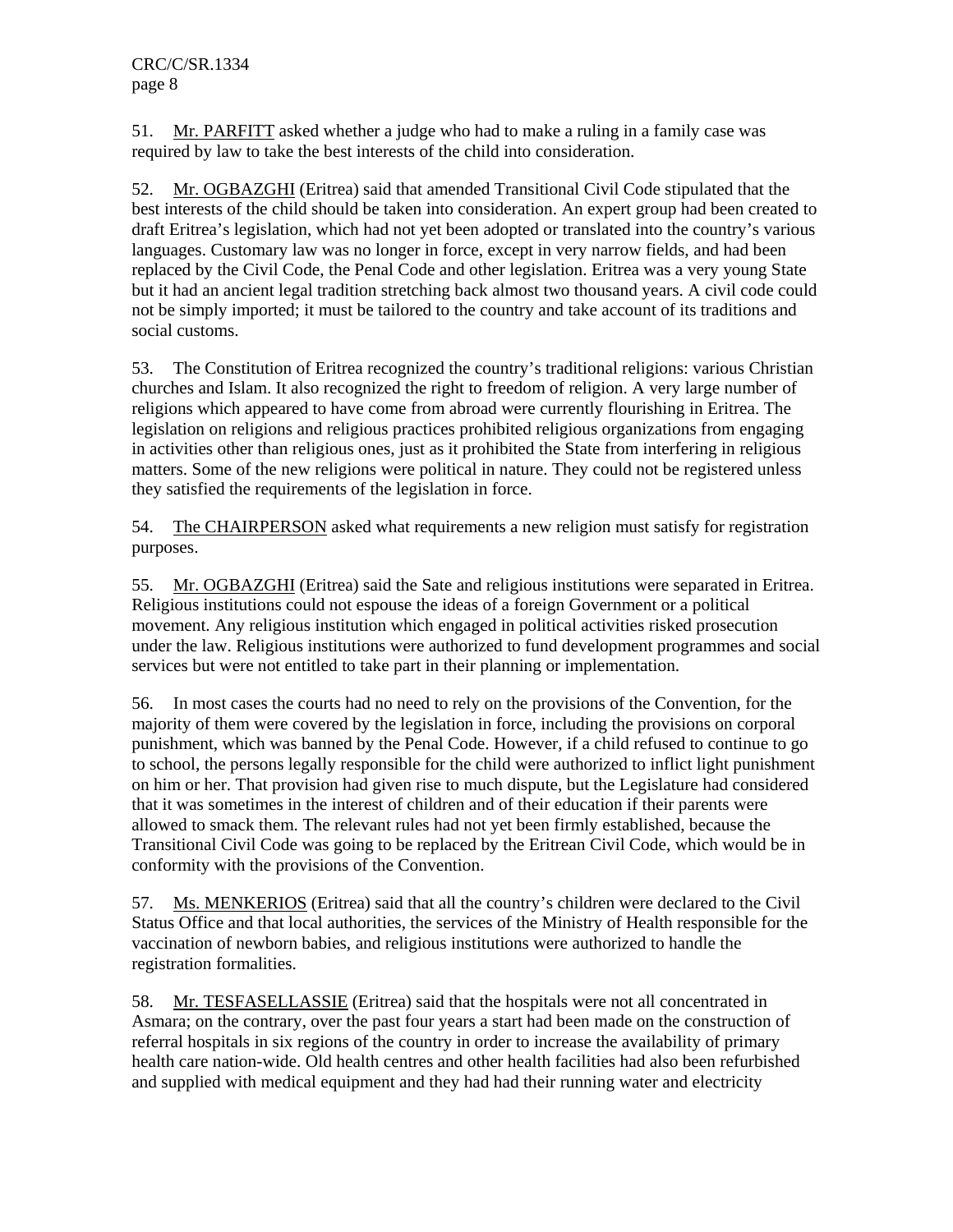restored. The strategic development plan for the health sector gave emphasis to the quality of health care, access to care, and expansion of the coverage of the care network.

59. Given the dysfunctional state of the health data collection system, it had been decided to establish a database, which should improve the analysis and interpretation of the data collected in the field, so that decision-makers could formulate action plans in full knowledge of the facts.

60. A national programme had been introduced to combat HIV/AIDS in children. It was based on prevention and the medical treatment of children carrying the virus, including the administration of antiretroviral drugs.

61. Ms. KHATTAB (Country Rapporteur) said that the Committee was fully aware of the existence of a number of factors obstructing the application of the Convention, including the financial difficulties and the weight of tradition.

62. It was regrettable that, notwithstanding the State party's wish to abolish the practice of female sexual mutilation and the efforts made to that end, such as the awareness-raising campaign and the five-year plan for the elimination of harmful traditional practices, female genital mutilation was still quite widespread. The delegation might indicate whether it was resistance on the part of professionals carrying out excisions and other forms of female mutilation or culture or religion – or a combination of all three of those factors – which made it so difficult to combat the problem, and it might describe the impact in Eritrea of the African campaign to put an end to female genital mutilation, launched under the "A world worthy its children" initiative.

63. It would be interesting to know what measures the State party had adopted to combat the poverty affecting children, whether the Ministry of Labour was planning to collect more accurate statistics on child labour, and how the State party intended to ensure that children were not compelled to work but allowed to exercise their rights to education and health.

64. Mr. KRAPPMANN (Country Rapporteur) said that Committee was glad that Eritrea had made the access of all children without exception to free compulsory primary education one of its chief priorities. It was regrettable that the rate of school attendance was nevertheless still too low, especially where girls were concerned; that situation was attributable to the fact that half of the schools had no drinking water or latrines. He asked what plans the State party intended to carry out to promote school attendance by all children and to install better hygiene facilities in the schools. The delegation might perhaps indicate what action was being taken by the State party to reduce the dropout rate, which varied widely from one region to another, and improve the quality of education. It should also indicate whether there were any plans to train more teachers in order to reduce the average class size, currently standing at 60 pupils.

65. The delegation should confirm or deny the information brought to the Committee's attention to the effect that pupils had to spend the last year of secondary at a boarding school attached to the Sawa military base, on pain of being refused a certificate of secondary education and prevented from continuing their studies. It might also indicate whether the administration of that boarding school was responsible to the Ministry of Education or to the armed forces.

66. Mr. PURAS said that the improvement of a country's public health standards inevitably required close collaboration between the authorities and civil society organizations and, more particularly, the involvement of the people in the various health programmes. He would therefore like to know whether the community participated in the implementation of the programmes to